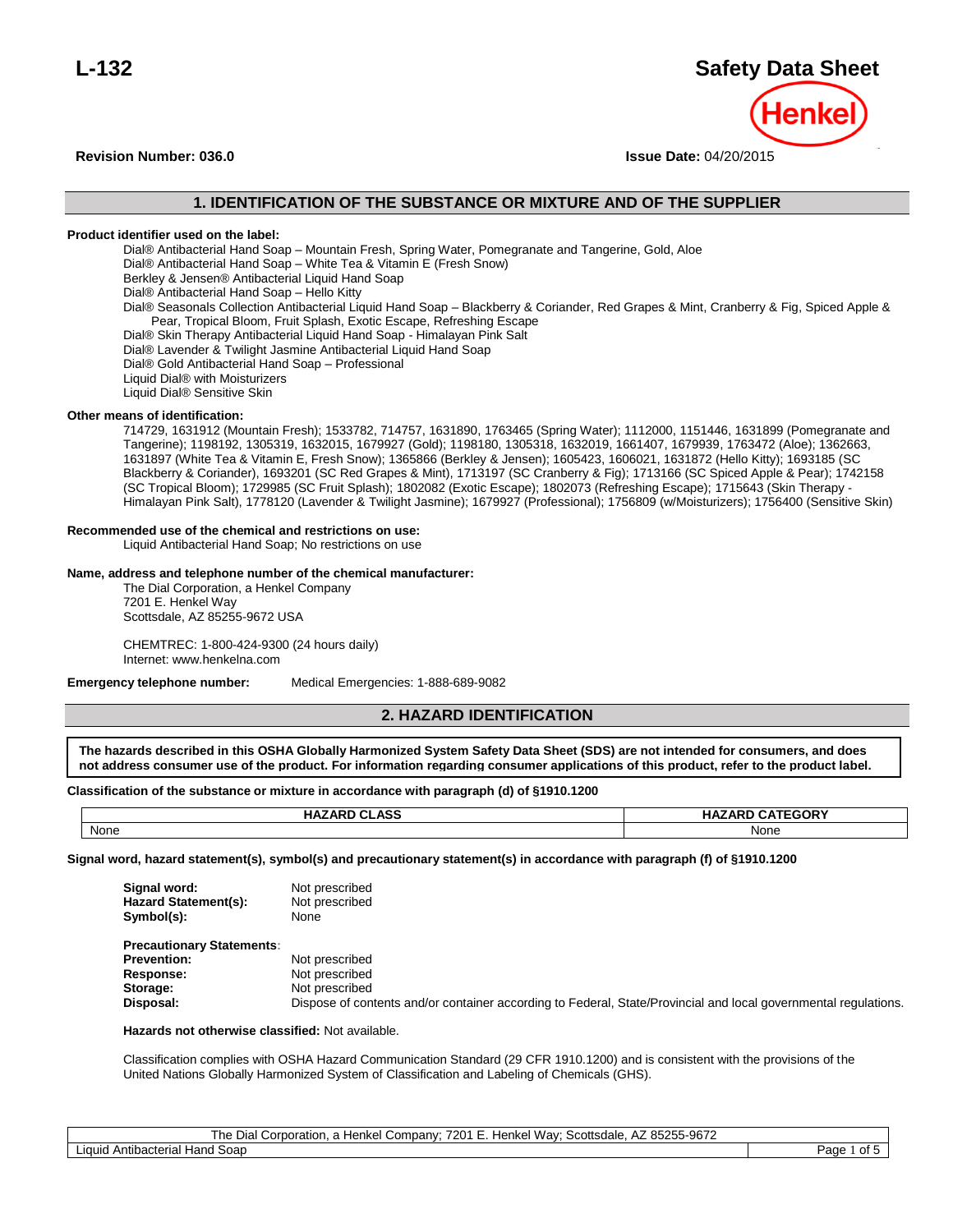# **3. COMPOSITION / INFORMATION ON INGREDIENTS**

#### **The following chemicals are classified as health hazards in accordance with paragraph (d) of § 1910.1200.**

| <b>Chemical Name*</b>                                                                                     | <b>CAS Number (Unique</b><br>Identifier) | <b>Concentration</b> |
|-----------------------------------------------------------------------------------------------------------|------------------------------------------|----------------------|
| Alcohols, C10-16, ethoxylated, sulfates, sodium salts, 2EO                                                | 68585-34-2                               | $5 - 10 \%$          |
| 1-Propanaminium, 3-amino-N-(carboxymethyl)-N,N-dimethyl-, N-coco acyl<br>derivs., hydroxides, inner salts | 61789-40-0                               | $1 - 5 \%$           |

\*The specific chemical identity and/or exact percentage (concentration) of composition has been withheld because a trade secret is claimed in accordance with paragraph (i) of §1910.1200.

# **4. FIRST AID MEASURES**

#### **Description of necessary measures**

**Inhalation:** First aid measures not required.

**Skin contact:** First aid measures not required. Cosmetic product and therefore not necessary.

**Eye contact:** Rinse eyes immediately with plenty of water, occasionally lifting upper and lower lids, until no evidence of product remains. Get medical attention if pain or irritation develops.

**Ingestion:** Dilution by rinsing the mouth and giving water or milk to drink is generally recommended. Contact physician or local poison control center.

#### **Most important symptoms and effects, both acute and delayed**

After eye contact: May cause mild transient irritation. After skin contact: Repeated or prolonged excessive exposure may cause irritation or dermatitis. After ingestion: Nausea and possible vomiting may occur. After inhalation: Unlikely to occur due to the physical properties of the product. At elevated temperatures, vapors or mists may cause irritation.

#### **Indication of any immediate medical attention and special treatment needed**

After eye contact: Rinse eyes with plenty of water until no evidence of product remains. After skin contact: Rinse affected area with mild soap and water until no evidence of product remains. After ingestion: Dilution by rinsing the mouth and giving a glass of water to drink is generally recommended. After inhalation: Remove from exposure area to fresh air.

# **5. FIRE FIGHTING MEASURES**

#### **Suitable (and unsuitable) extinguishing media**

**Suitable extinguishing media:** Dry chemical, carbon dioxide, water spray or regular foam. **Unsuitable extinguishing media:** None known

#### **Specific hazards arising from the chemical**

Oxides of carbon and oxides of nitrogen.

#### **Special protective equipment and precautions for fire-fighters**

In case of fire, wear a full-face positive-pressure self-contained breathing apparatus and protective suit. Shut off all ignition sources. Move containers from fire area if you can do it without risk. Apply cooling water to sides of containers that are exposed to flames until well after fire is out. Use flooding amounts of water as a fog, solid streams may be ineffective. Avoid breathing hazardous vapors, keep upwind.

# **6. ACCIDENTAL RELEASE MEASURES**

#### **Personal precautions, protective equipment and emergency procedures**

Wear skin, eye and respiratory protection as recommended in Section 8. Stop or reduce any leaks if it is safe to do so. Spills present a slipping hazard. Keep unnecessary personnel away. Ventilate spill area if possible. Make sure area is slip-free before re-opening to traffic.

#### **Environmental Precautions**

Small or household quantities may be disposed in sewer or other liquid waste system. For larger quantities check with your local water treatment plant.

#### **Methods and materials for containment and cleaning up**

SMALL SPILLS: Contain and absorb with absorbent material and place into containers for later disposal. Wash site of spillage thoroughly with water. LARGE SPILLS: Dike far ahead of spill to prevent further movement. Recover by pumping or by using a suitable absorbent material and place into containers for later disposal. Dispose in suitable waste container.

# **7. HANDLING AND STORAGE**

#### **Precautions for safe handling**

Do not get in eyes. Do not take internally. Use with adequate ventilation. Avoid generating aerosols and mists.

#### **Conditions for safe storage, including any incompatibilities**

Store in original containers in a cool dry area. Storage areas for large quantities (warehouse) should be well ventilated. Keep the containers tightly closed when not in use.

The Dial Corporation, a Henkel Company; 7201 E. Henkel Way; Scottsdale, AZ 85255-9672

Liquid Antibacterial Hand Soap Page 2 of 5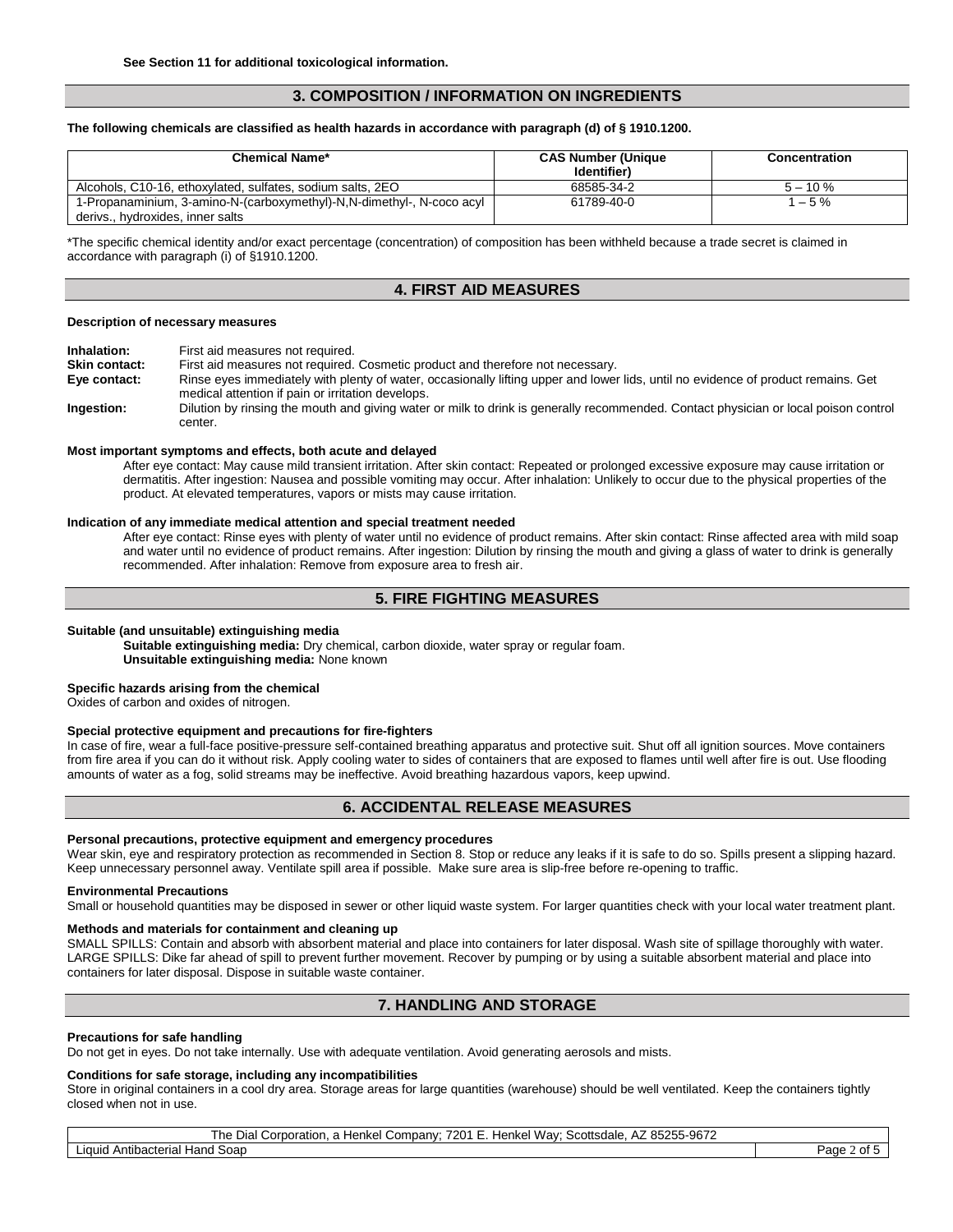# **8. EXPOSURE CONTROLS / PERSONAL PROTECTION**

**OSHA permissible exposure limit (PEL), American Conference of Governmental Industrial Hygienists (ACGIH) Threshold Limit Value (TLV), and any other exposure limit used or recommended by the chemical manufacturer, importer, or employer preparing the safety data sheet, where available.**

| Hazardous Component(s)                                                | ACGIH | <b>OSHA PEL</b> | AIHA WEEL | OTHER |
|-----------------------------------------------------------------------|-------|-----------------|-----------|-------|
| C10-16, ethoxylated.<br>Alcohols.<br>. sodium salts. 2EO<br>sultates. | None  | None            | None      | None  |

#### **Appropriate engineering controls**

Provide local exhaust or general dilution ventilation to keep exposure to airborne contaminants below the permissible exposure limits where mists or vapors may be generated.

#### **Individual protection measures**

**Respiratory:** Air contamination monitoring should be carried out where mists or vapors are likely to be generated, to assure that the employees are not exposed to airborne contaminants above the permissible exposure limits.

**Eye:** Splash-proof safety glasses are required to prevent eye contact where splashing of the product may occur.

**Hand/Body:** Protective gloves are required where repeated or prolonged skin contact may occur. Protective clothing is required where repeated or prolonged skin contact may occur.

### **9. PHYSICAL AND CHEMICAL PROPERTIES**

| Appearance:                                             | liquid, colorless            |
|---------------------------------------------------------|------------------------------|
| Odor:                                                   | citric, green, fresh         |
| Odor threshold:                                         | Not available.               |
| pH:                                                     | 5.20 - 6.20 (25 °C)          |
| Melting point/ range:                                   | Not available.               |
| Boiling point/range:                                    | Not available.               |
| Flash point:                                            | $> 93.3$ °C ( $> 199.94$ °F) |
| <b>Evaporation rate:</b>                                | Not available.               |
| Flammable/Explosive limits - lower:                     | Not available.               |
| Flammable/Explosive limits - upper:                     | Not available.               |
| Vapor pressure:                                         | Not available.               |
| Vapor density:                                          | Not available.               |
| Solubility in water:                                    | Soluble                      |
| Partition coefficient (n-octanol/water): Not available. |                              |
| Autoignition temperature:                               | Not available.               |
| <b>Decomposition temperature:</b>                       | Not available.               |
| <b>Viscosity:</b>                                       | $3,000 - 8,000$ mPas         |
| <b>VOC content:</b>                                     | Not available.               |
| Specific gravity:                                       | 1.024 at 20 °C (68°F)        |

#### **10. STABILITY AND REACTIVITY**

**Reactivity:** This product may react with strong alkalies. **Chemical stability:** Stable under normal ambient temperature (70°F, 21°C) and pressure (1 atm).

**Possibility of hazardous reactions:** Hazardous polymerization has not been reported to occur under normal temperatures and pressures.

**Conditions to avoid:** Avoid storing in direct sunlight and avoid extremes of temperature.

**Incompatible materials:** Strong oxidizers and alkalis.

**Hazardous decomposition products:** Thermal decomposition may release toxic and/or hazardous gases, including ammonia.

#### **11. TOXICOLOGICAL INFORMATION**

#### **Likely routes of exposure including symptoms related to characteristics**

**Inhalation:** Unlikely to occur due to the physical properties of the product. At elevated temperatures, vapors or mists may cause irritation. **Skin contact:** Not a hazard under normal use conditions. **Eye contact:** This product may cause slight irritation. **Ingestion:** May cause mild gastrointestinal irritation with nausea, vomiting, diarrhea and abdominal pain. **Physical/Chemical:** No physical/chemical hazards are anticipated for this product.

The Dial Corporation, a Henkel Company; 7201 E. Henkel Way; Scottsdale, AZ 85255-9672

Liquid Antibacterial Hand Soap Page 3 of 5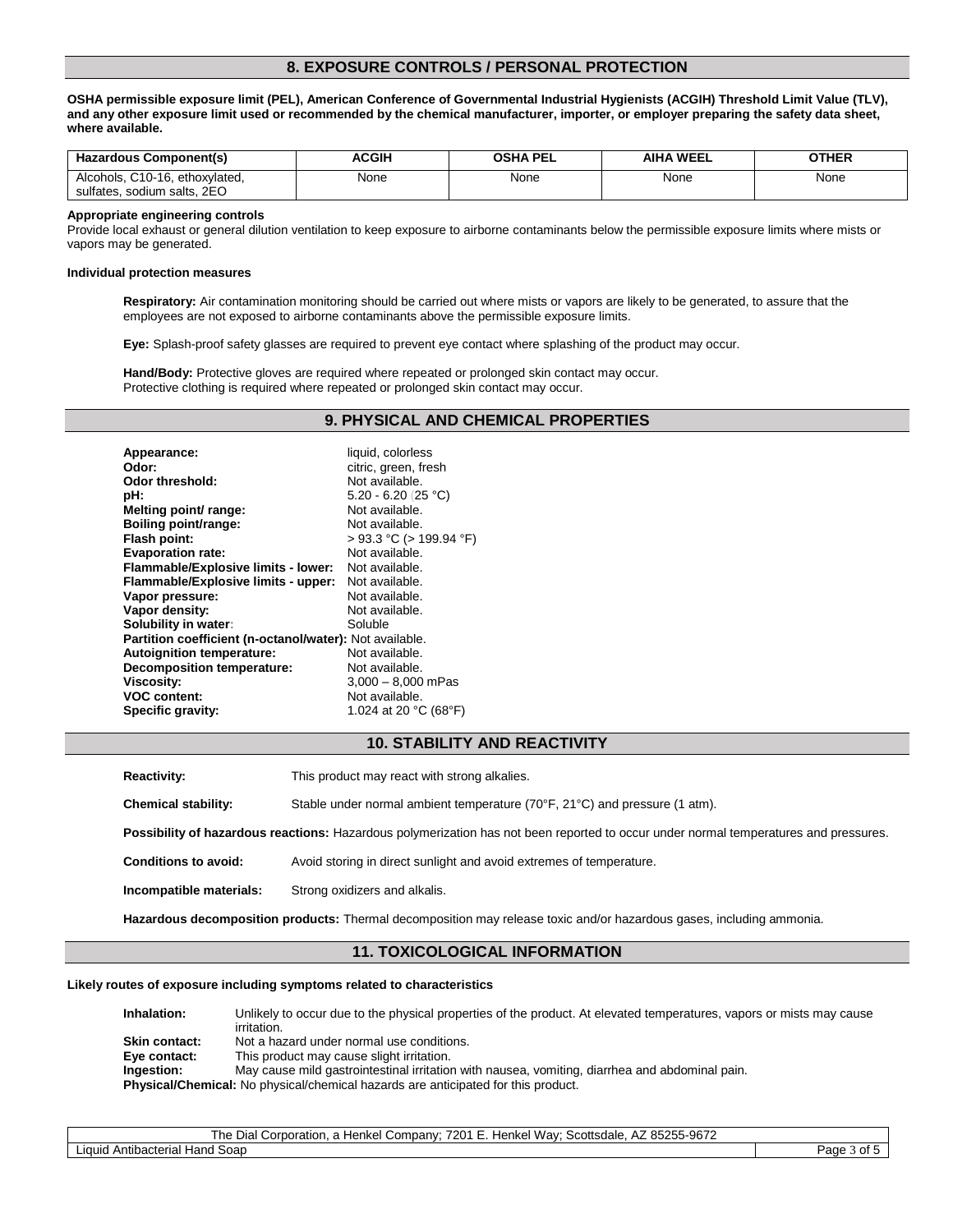#### **Other relevant toxicity information:**

This product is a personal care or cosmetic product. Direct contact with eyes may cause irritation. No adverse effects are anticipated to skin from normal use.

#### **Numerical measures of toxicity, including delayed and immediate effect**

| Hazardous Component(s)                                           | LD50s and LC50s | Immediate and Delaved Health Effects |
|------------------------------------------------------------------|-----------------|--------------------------------------|
| Alcohols, C10-16, ethoxylated, sulfates, sodium salts, 2EO       | None            | Irritant                             |
| 1-Propanaminium, 3-amino-N-(carboxymethyl)-N,N-dimethyl-, N-coco | None            | Irritant, Allergen                   |
| acyl derivs., hydroxides, inner salts                            |                 |                                      |

#### **Carcinogenicity information**

| <b>Hazardous Component(s)</b>                                      | <b>NTP Carcinogen</b> | <b>IARC Carcinogen</b> | <b>OSHA Carcinogen</b> |
|--------------------------------------------------------------------|-----------------------|------------------------|------------------------|
| Alcohols, C10-16, ethoxylated, sulfates, sodium salts, 2EO         | No                    | No                     | Nc                     |
| 1-Propanaminium, 3-amino-N- (carboxymethyl)-N, N-dimethyl-, N-coco | No                    | No                     | .No                    |
| acyl derivs hydroxides. inner salts                                |                       |                        |                        |

**Carcinogenicity** None of the ingredients in this product are listed as carcinogens by the International Agency for Research on Cancer (IARC), the National Toxicology Program (NTP) or the Occupational Safety and Health Administration (OSHA).

**Mutagenicity** None of the ingredients in this product are known to cause mutagenicity. **Toxicity to reproduction** None of the ingredients in this product are known to have reproductive, fetal, or developmental hazards.

# **12. ECOLOGICAL INFORMATION**

#### **Aquatic Toxicity:**

This product is anticipated to be safe for the environment at concentrations predicted in household settings under normal use conditions.

#### **Toxicity to fish:**

The aquatic toxicity profile of this product has not been determined.

#### **Toxicity to aquatic invertebrates:**

The aquatic toxicity profile of this product has not been determined.

#### **Toxicity to algae:**

The aquatic toxicity profile of this product has not been determined.

**Persistence and Degradability:** The persistence and degradability of this product has not been determined. The hazardous ingredients are readily biodegradable.

| Hazardous substances                       | <b>Result value</b> | <b>Route of application</b> | <b>Species</b> | Method                     |
|--------------------------------------------|---------------------|-----------------------------|----------------|----------------------------|
| Alcohols, C10-16, ethoxylated, sulfates,   | Readily             | aerobic                     | $80 - 83 \%$   | OECD 301 B (CO2 evolution) |
| sodium salts, 2EO                          | biodegradable       |                             |                |                            |
| 1-Propanaminium, 3-amino-N-                | Readily             | aerobic                     | 86 %           | OECD 301 D (closed bottle) |
| (carboxymethyl)-N, Ndimethyl-, N-coco acyl | biodegradable       |                             |                |                            |
| derivs., hydroxides, inner Salts           |                     |                             |                |                            |

**Bioaccumulation Potential:** The bioaccumulation potential of this product has not been determined.

**Mobility:** The mobility of this product (in soil and water) has not been determined.

# **13. DISPOSAL CONSIDERATIONS** Waste Number and Description: Not applicable, not regulated. **Disposal Considerations: Disposal of products:** This product is not a RCRA hazardous waste and can be disposed of in accordance with federal, state and local regulations. **Disposal of packages:** Place in trash. **Additional information:** Observe all federal, state and local regulations when storing or disposing of this substance

### **14. TRANSPORT INFORMATION**

**The transport information provided in this section only applies to the material/formulation itself, and is not specific to any package/configuration.**

# **U.S. Department of Transportation Ground (49 CFR)**

**Proper shipping name: Hazard class or division:** None **Identification number:** None **Packing group:** None

The Dial Corporation, a Henkel Company; 7201 E. Henkel Way; Scottsdale, AZ 85255-9672

Liquid Antibacterial Hand Soap **Page 4 of 5** of 5